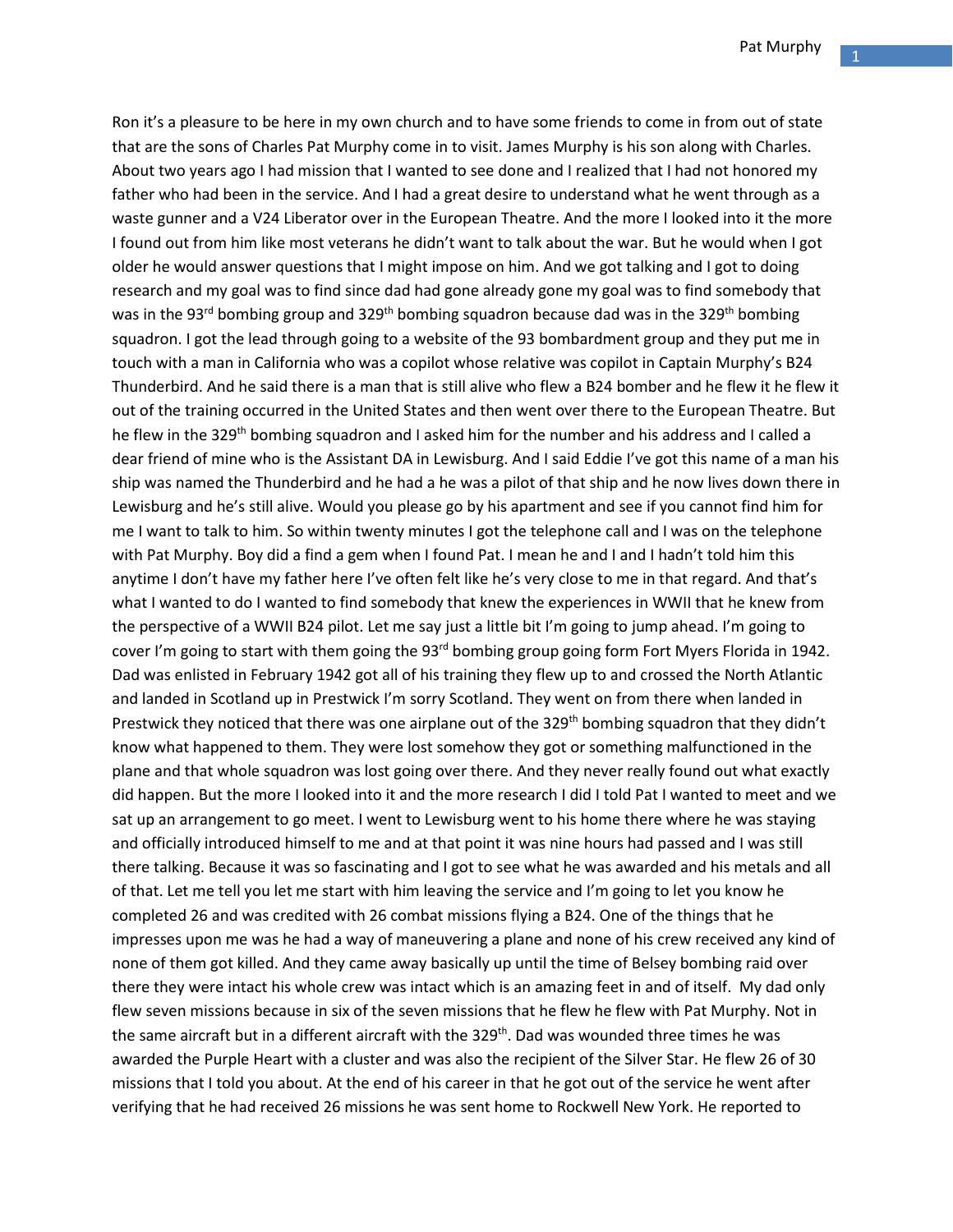Miami Florida also and he went to an airbase in Columbus Ohio for the six weeks completion of the flying organization training in the P17. Of course he was a B24 pilot and he also helped train new pilots. In July or August of 1944 he was promoted to Captain and put in charge of the standardization board. In May or June of 1945 he went to Denver Colorado the United Flight Training with the PC3s. Then he went to Chicago Illinois to copilot out of there with the PC3. He was enrolled at the University of Chicago where he was had an interest in history but a burning desire to be an attorney. Because he was going to follow in the same footsteps of his father himself when he went to the University of Ole Miss. Completing his degree at Ole Miss and wound up graduating from Ole Miss Law School. He reported to Kirkland Air Force Base in New Mexico where he was in the JAG division where he tried court marshals. And that is his connection here at Fort Campbell. In early 1952 he got orders to report to Brew Randolph Air Force Base in San Antonio Texas for flight training in a B29 bomber. He went to Smoke Hill Air Force base then on to Kansas and overseas for assignment in the Korean War. In late 1952 or early 1953 he got his orders to go to Japan and was operating out of an air force base there and served as a B29 pilot and the squadron operations officer. At the end of the hostilities Pat was asked if he would like to be assigned to the strategic air command and due to some person feelings about that he declined to do that. But he went on to teach ROTC as an instructor at the University of California and was an instructor there in Politial Science a year ago. But I have found a new friend in Pat Murphy he is here this week staying with myself and his son is staying at our home. And I appreciate you asking us or having an opportunity to introduce my new friend to you. So at this time I'm going to ask him to come forward I've told him what the program is about. WWII from the eyes of a B24 pilot and I'm going to have him come on and then at the end when we got through I'm going to probably have to nudge him a little bit to let me ask him questions. But if you have any questions for him please ask the questions and I know he will answer then and I may have to help him a little bit. Pat Murphy

Mr. Murphy: Greetings gentlemen this is the first time since I was born, born in 1919, this is the very first time I have ever been honored for what happened during for what I did during WWII. Let me kind of tell you the back ground of WWII. Back in 1940 I was in college and we were looking around very interested in world affairs. Hitler was concurring all of Europe and then the Japanese had invaded China and they had gotten down to the South East corner of the Asia Community. Next they were just about to jump over to Australia. Australia was the only country between and the Japanese. Hitler had concurred all of Europe during those early years up to 1940 and 41he had concurred all of Europe except England. England was separated from Europe by 20 miles of boarder between England the English Shore and Europe the European. England in 1939 it was worse here and 40 was just about as bad was not being attacked by Hitler with the ground forces but he was sending his air force over to England dropping bombs all over the place. Every night they dropped bombs if they couldn't see to drop them they dropped bombs anywhere killed woman and children all kinds of things. When we got to England that city had just been bombed to pieces. It was devastating to see that country but we were keeping up with it some what especially college age. I was 19, 20 and it was obvious that we were going to war the thing that helped us out was a few senators not very many who were what we called passengers. They said we don't' need to get into this war let Hitler go ahead and take England let the Japanese take Australia they can't come in and take us. We impervious because we've got the Atlantic Ocean on one side and the Pacific on the other all of this we were taken in as the 18, 19, 20 years old and it had a great deal of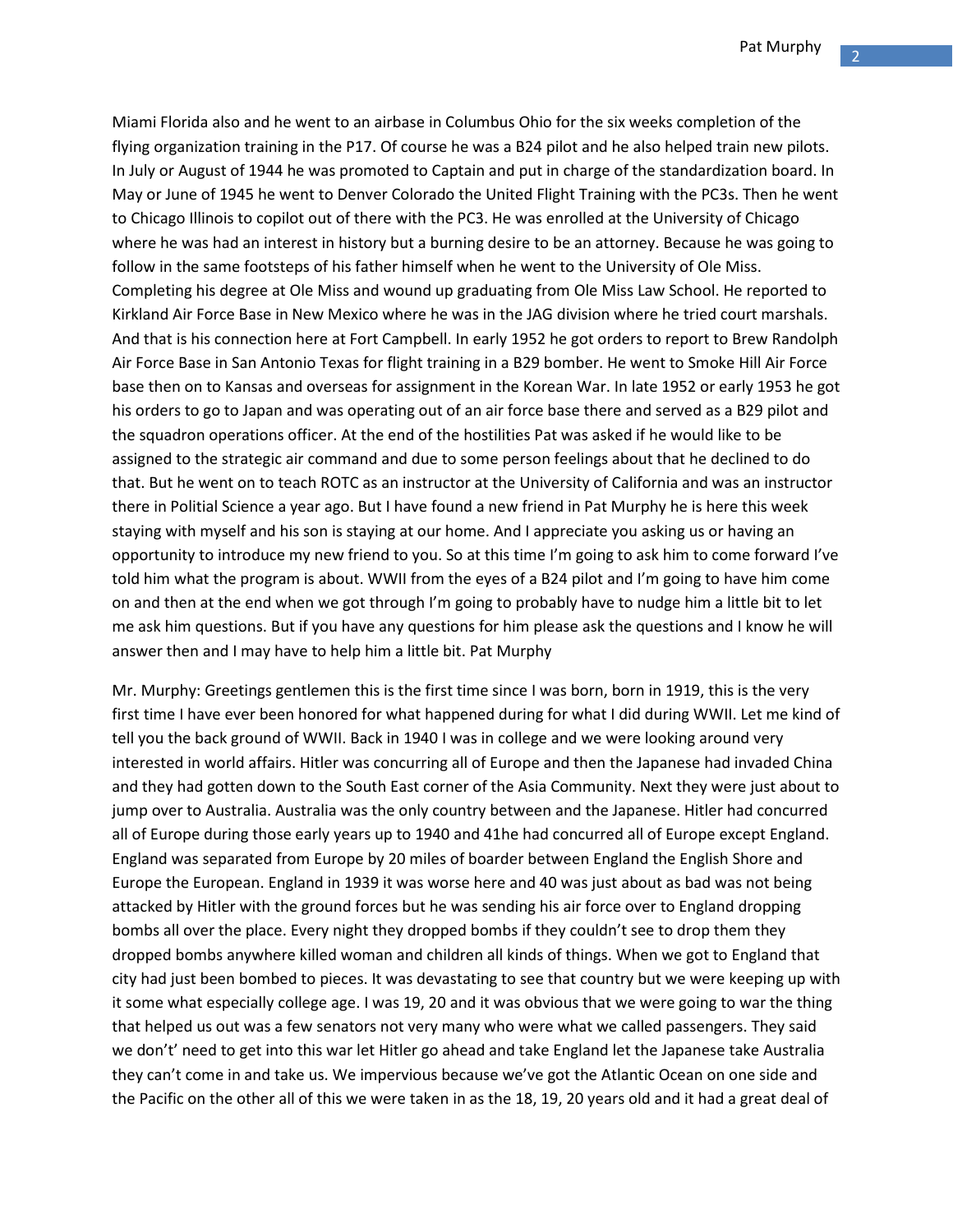affect on us. Well we didn't like Hitler none of the scribes who were writing about it said anything nice about Hitler. Nobody liked the Japanese we didn't like any of it and we were mad at the victor, let's go get them. Well in 1940 I the congress finally had been persuaded to pass the draft. Any one form age 21 to 35 had to serve one year that's all they were drafted to serve one year in the military. That was either late 39 or the first part of 1940 and that was all. A young man got his draft notice he came home and said goodbye I'll be back in a year for I'm in the Army now that was the song. You gentlemen will remember it but most of you don't remember that. Well that was the time I applied to get in the Air Force and I got in the Air Force and went to flying school and learned to fly. We I went to one of the two flying schools that taught pilots to fly multi engine aircraft. There were only two at that time and I went through one of them. And when we got through very shortly after we graduated on the  $12<sup>th</sup>$  of December 1941 we graduated from flight school the war had begun because we were attacked on the  $7<sup>th</sup>$  of December 1941. Well on the 8<sup>th</sup> we declared war against Japan on the 9<sup>th</sup> on the 10<sup>th</sup> I forgot which we declared war against Hitler and Mussolini the Italians. So we were just in war within two or three days after before we graduated and of course we were their pick away we went. And we formed I was one of the original members of the 93<sup>rd</sup> bomb group which began to fly B24s. At that time we didn't call it a B24 we called it a LB30, LB30 that's what we learned to fly with. We didn't have any scheduled training for it so the people of Washington who had been prepared for war but had kept under by these few senators were ready to send us over there. So they said alright you get into the B24 we'll give you check ride around the field a couple of times. We'll check you out and you'll be a B24 pilot and that's about all the instruction we got to fly the B24. A B24 was a four engine aircraft with four engines it was not the top priority of our bombing group. When I went through flying school the only two multi engine bombers we had we called them a B10 or a B12. They were a two engine bomber group with open cockpit pilots just like the little small planes that you see today. B10s and B12s they were stationed in Alaska at that time and they were our defense. Alright we formed the B24 group about oh February or March or during those winter months of 1942 in Blocksville Field in Louisiana that's in Shreveport. And then 93<sup>rd</sup> was formed there but it wasn't completely formed and then to get training as a group and begin to get formation flying formation flying means you did it in trays a leader a number two man a number three man leader two and three. And we had to learn to fly formation with that B24 and it was hard it wasn't easy to fly formation in a B24 it was very difficult to fly. Well we were pumped up we were young the war in Europe was going badly we didn't pay as much attention to the Japanese that was going in we paid more attention to Europe to England from which most of the people in this country came. And I applied for the air force because I could fly and I did very well. I was very fortunate very lucky learned how to fly but I learned because I wanted to learn and of course it was a good thing for me to do. It was a good thing because my early years in college I had wasted time I was in a class of 40 in 1940 when I applied in the air force my class of 40 and I had only accumulated a year and half of college. I had to take a written examination to get into the air force because I didn't have two years of college. But anyway I got through that I took it passed it did well. Well we formed the 93<sup>rd</sup> and went to Fort Myers Florida and began to learn how to fly formation learned not how to fly you better fly or your going to fly into an aircraft and we're both going down you had to learn to fly to survive but we did that. The next thing we did they sent us up to Manchester New Hampshire were we would pick up our new airplanes we would fly across the North Atlantic we hadn't flown hardly across the United States we were going to fly across the Atlantic. We had people who couldn't' fly those airplanes very well they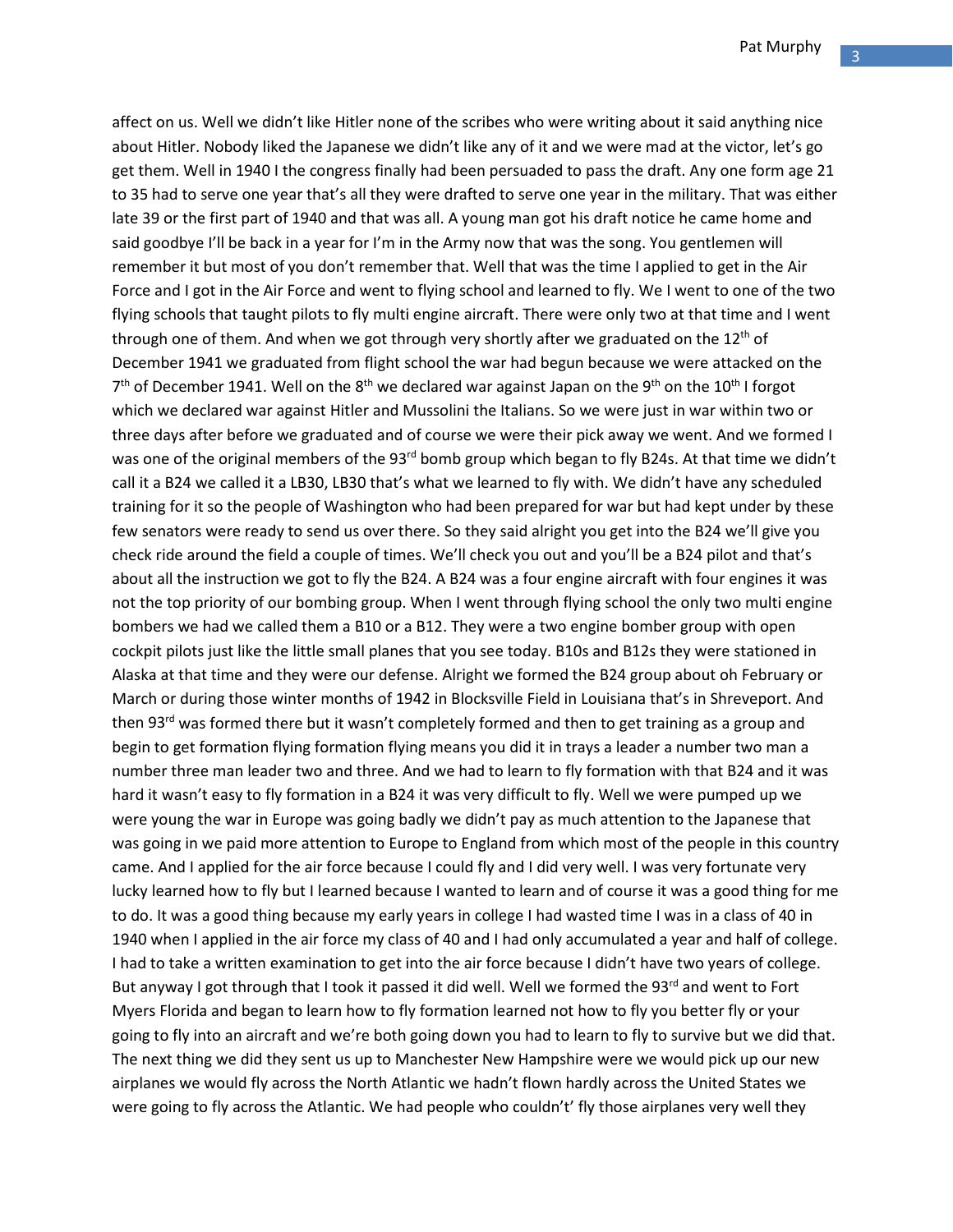knew something of the mechanics but they didn't know all the things you could do when something went wrong in an aircraft. Well some how or other that came to me and I talked to the pilots every time something went wrong we talked to them we talked it over we that is it was unsupervised by the military they didn't ask us to do it and we tried to decide what we could do if something went wrong. If we lost and engine what could we do if we lost two engines what could we do if you lost three are you absolutely going to go crashing down? No there was a lot of things we could do with one engine we learned how to do that. But we didn't do it at this formal air force training school we learned it because if you don't learn it your dead. We sent B24s over to England before we flew the 93 $^{\text{rd}}$  over there and a lot of the English people did like we did they gave them a check ride around the air force and say alright you are a pilot and they'd come in and crash on landing. They had no background for it we didn't have much either but our flying schools were superior our flying schools were better than the ones in Canada they were better than the ones in England. In England they didn't have time to have flying schools like we did and we were training while the English were being shot at and dropped bombs on. You know it was something to fly across the North Atlantic very difficult too in your bind. The North Atlantic is a pretty good body of water we didn't fly from the United States to England we flew first to a little island I don't remember the name of it. There's a lot of things I don't remember but some of the things and strong feelings that I had I do remember. But we took off fro that Canadian island for across the North Atlantic to we were going to land in a place just outside the northern boundary of England called Prestwick Scotland. Prestwick Scot right on the border of England and Scotland that was a receiving base for planes that went over there. Back in those days the Germans were playing havoc on the boats the steamships and the things they put on the water. They were blowing them up right and left our ships our ships we were trying to send supplies to England and the English were blowing them up. They had captured all of France and all on the coast of France they had built what we term submarine pens submarine pens they had built them so thickly with iron and steel above them 14 feet of that they had took even some of our 4,000 pound bombs that we carried and dropped on those things bounced off of them. And they didn't destroy them too much but they did injure them and we would go back and do it over and over and over trying to destroy those submarine pens that's the main thing that we were doing the first thing we were doing over there. Well let me just say one thing about the people who flew the B24s the principle bomber that the EF which was in charge of all of the airplanes that the United States sent over to England to help out the war was the B17. It was a four engine bomber two it only had one tail where the B24 had two and the B17 did like this had two wheels here a little wheel in the back and you landed at a three point landing just like some of the small aircraft that you see now a days. The B24 had only two main wheels it landed straight out but it had a nose wheel it landed on the two main wheels after you nose wheeled out. And that's it took off faster and landed faster and it landed I think safer the B17 had a huge wing. Any little breeze would tip that wing if you came in for some landings as windy as much as its windy today you had difficulty bringing it down because the wind would take that wing and throw it every which a way and your fighting to keep level straight and level. The B24 ran faster and the wind affected it less now what about flying in the B24 my goodness the even the air force people (Mr. Murphy beds to talk to someone).

Man who introduced Mr. Murphy: I've asked hi to explain to ya'll the mission that he received flying also it's his opportunity to talk now.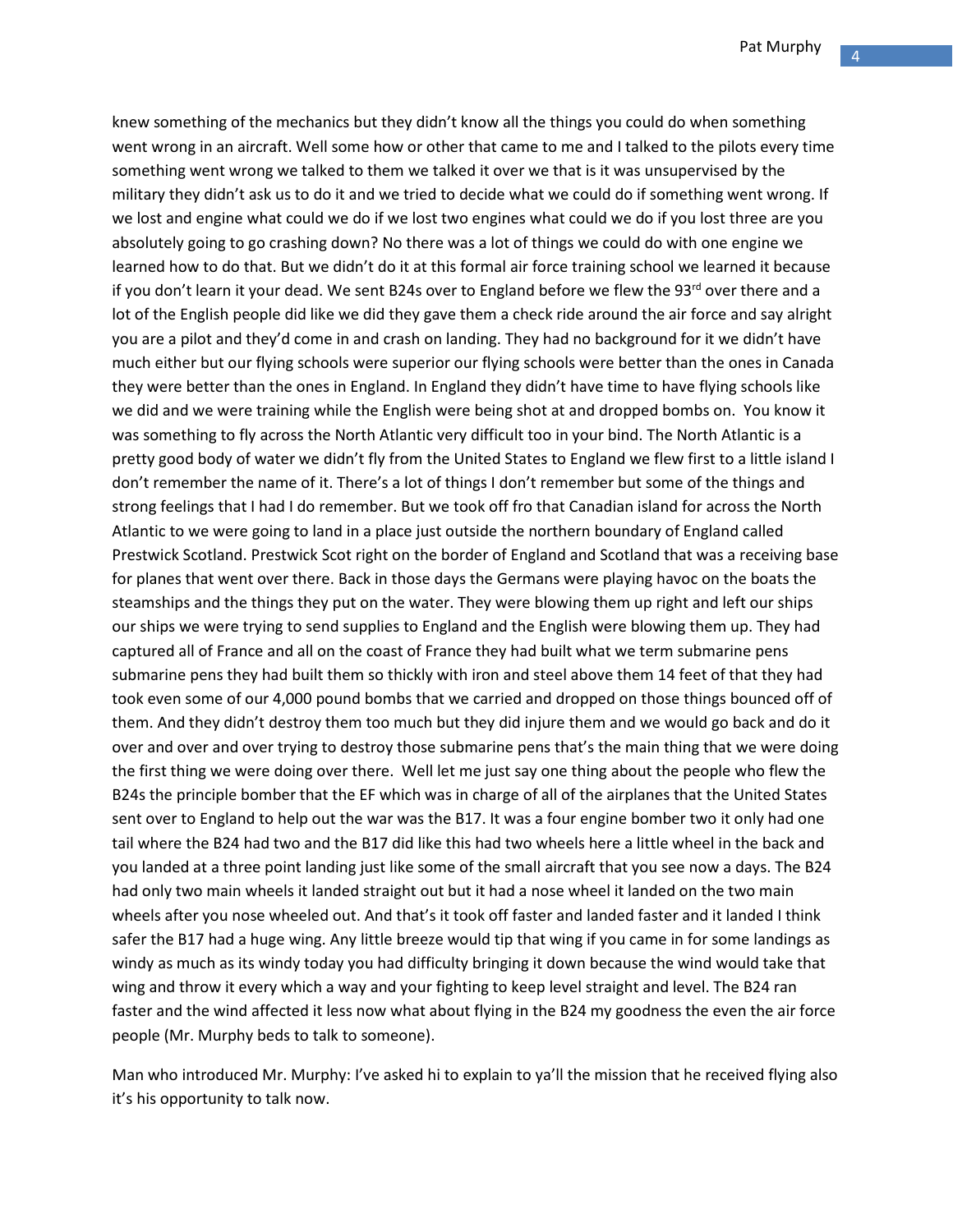Mr. Murphy: Well I'll tell you about it over there your requirement was to fly 25 missions and they'd send you back home and we were training the troops other pilots back home and send them back overseas. I flew 26 missions because of a fluke I got down in Africa in December 1942 they sent our group of B24s down to Africa. We got down there and Rhino was fighting the war he had gotten his troops German troops all the way to Oran in North Africa. And they we held the western portion of North Africa all the way to I do have a map they gave s at that time anyway we flew a couple of mission from Oran after we landed we landed one month after General Omar Bradley had landed ground troops in North Africa. This was he landed the second or third of October of 1942 and we landed there on the second of December 1942. We had to fly over his group to bomb Rhinos troops that's what we for couple of missions and then they sent us over across over that and landed out in the dessert and we lived there for three months in the dessert. No concrete runways all they did was smooth off the dirt with a grader a road grader that's what they did the same that you see running over roads now smoothing it off. And then we began flying missions in back of us and we flew one mission I remember to what's the name of that Triple E Triple E was the capital of Tunas we might had heard something about it in the news that we hear now their having trouble over there now. But the fellow in charge of Triple E now was not he wasn't living at that tie. We dropped some bombs on that particular place we had about 20 aircraft on that particular mission dropped bombs on Triple E. And then we headed back towards Egypt where we were stationed as we left the target we were about 19, 20 thousand feet high as we left the target one of my crew called in and said look one of them B24s has got an engine on fire. I said oh as I pulled away from the formation pulled away form flying close combat closely so I could see for myself what was going on. I went by and there were I guess there were four parachutes opening my crew said they had jumped out of that B24 with one of the engines on fire four people had jumped out. They were they four and I knew they was in the back because the airplane was still flying and the pilot up front was still there he was still doing something. And would eventually put that fire out but those people jumped before the fire had been put out of the aircraft and I said to myself and my people look you tell me where they are at all times I'll get myself in between we had four or five fighter planes German fighter planes trying to shoot that cripple plane with one engine on fire. They were passing it I said look I'm going to get between them and his aircraft and you be sure and tell me whether I need to go to the right or the left. And we flew like that and kept those fighter planes away because he had lost all the four men in the back of the aircraft who managed the defensive the guns that protected him he had no defense. We was the only defense he had and we flew back away from where we dropped the bombs and flew out over the Mediterranean just a bit but we could still see land over there we weren't real far away. And after I got those myself between him I had protective fire power in my ship my people could still use their guns and protect us and they were obviously in a position to collect my aircraft and the other one too . Well eventually because they were fighter pilots they ran out of gasoline and they left us they didn't knock any of us down but we keep them from it. We did see some of those planes trying to get to the people in parachutes as they descended. Whether they got them I'm not sure but we never heard from any of those four people again never. We assumed either the Germans got them shot them as they flouted down in the parachutes or they drowned in the Mediterranean. We were about 200 miles off the shore and that's a little bit far for a pilot who is not trained to do it to swim so we never saw those four. But the pilot and the people who were in the aircraft the navigator the bombardiers and the copilot they and the engineer he was there too they survived they got the fire out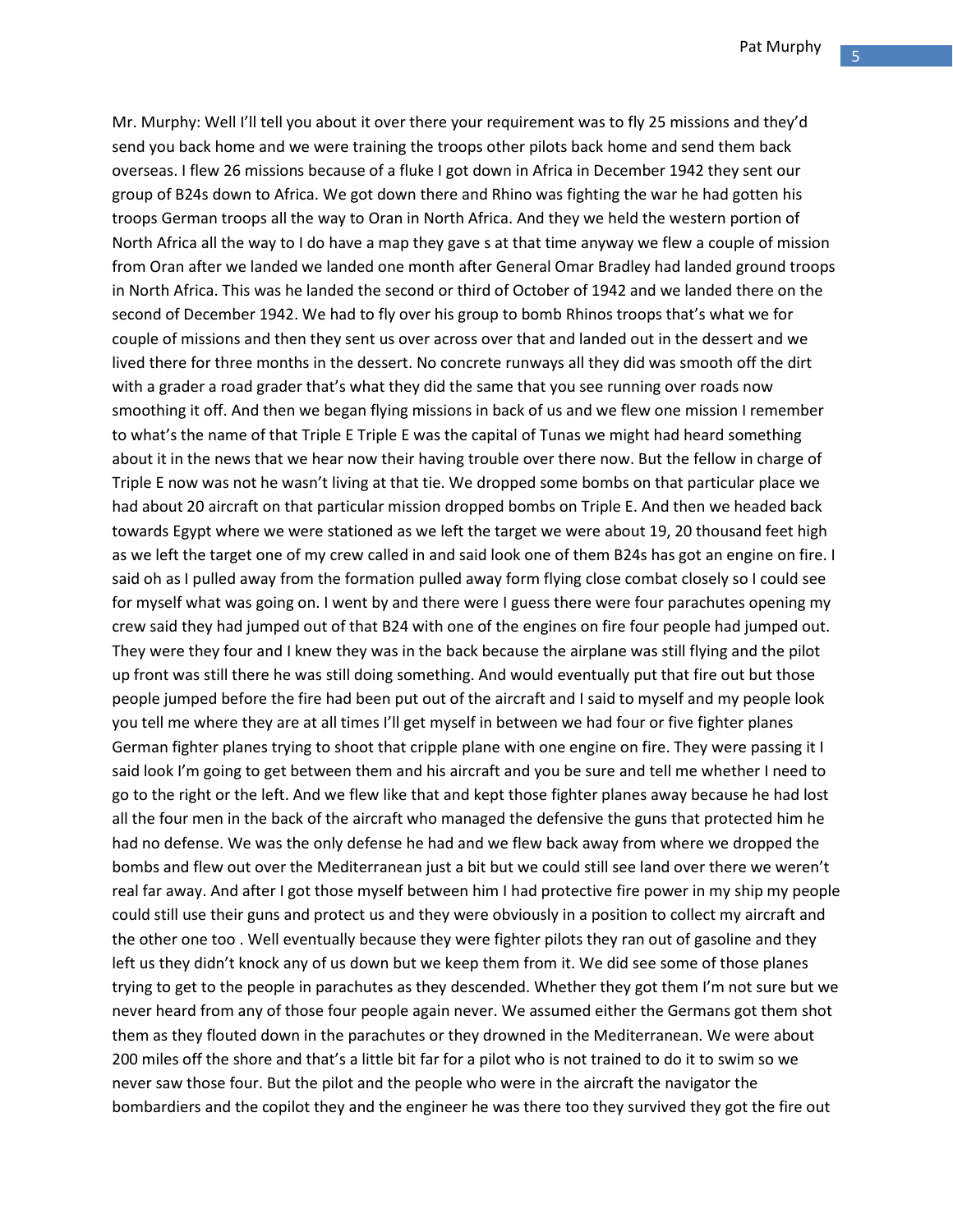and kept going and landed short of where we were stationed where we were supposed to land. But they sent somebody the next day to pick him up brought him on home he and the people in his aircraft. They weren't hurt not a one of them not a one of them were hurt none of the people I knew was hurt. He wants me to tell you about how we protected the people in my aircraft. We never received any wounds from enemy aircraft and I went at the time I got the 26 missions I was the only man in the 93<sup>rd</sup> bomb group flying B24s who had that many missions I had more missions than anybody. And I got through after we were always briefed intentionally about what we were trying what the  $8<sup>th</sup>$  air force wanted us to do on each mission. After the briefing we got everybody together and then after that we had individual briefing the people who operated guns were given their briefing the navigators got their briefing the bombardiers got their briefing and the pilots got theirs. After we got through with all of the briefing I said now gentlemen please all of you my crew all of you I said let's meet me at my aircraft it was our aircraft it wasn't mine. I said let's get together I want to talk to you just a few minutes about what we are going to do. I said we've flown these missions before and we've seen when we went to a place to drop a bomb on a particular area the people on the ground the Germans they had it looked like cannons they might have had two dozen cannons all the way around the place we were trying to bomb. And those cannons would send up missiles designed to go to the same altitude the same height that our aircraft could fly. And just as the bombs got to the same height that we were they exploded we call that flak we called ack ack flak that's what we called it. I have seen the flak so thick that you could not see between just like you've seen clouds that come down to the earth and you couldn't see hardly across the street. I've seen flak so thick I've also seen young pilots who are beefed over that and when you fly in formation in stay in formation you stay right there until after you drop your bomb. And if you want to preserve yourself stay in that until you cross over the waters heading back to England. Well I said gentlemen some of those aircraft that stayed in that formation flew directly in the middle of that flak and they never came back they went straight down. They were hit by the flak I said gentlemen we are not going to do that I'm not going to do that and I said I want you to know in order not to do it I may execute some unusual moves of the aircraft. I said that's what I'm trying to tell you know that's what we're going to do. We would when I saw that we were approaching an area where the flak was everywhere I would move because I'm in touch with all of my people in the aircraft and they would advise me where I needed to go. I would go to another formation we had aircraft when you fly in formation all over the sky it wasn't just a bunch right here we couldn't fly that close. We had to be concerned with the about the prop and the aircraft ahead of us we could not fly all that close as we were scattered all over the sky. I said we're going to join another formation that's not going through the flak that's so thick you can't see threw it and that's what we did. We dropped our bombs every mission we got through the mission came back and we did fine. I told the other pilots what we were doing one or two of them said alright we'll try it some of them didn't. None of course are here today I think there's only one other pilot one besides me who flew in the 93<sup>rd</sup> bomb group only one he lives in Arkansas. He's the man who I had a hand in saving after we dropped bombs on Triple E his name Lowey Brown and a good good fine outstanding citizen. And his son his daughter had written my son a letter saying thank you. That's nice I got a letter for that I got a distinguished flying cross. I was the first Distinguished Flying Cross given to any of the B24 people while we were down in Africa the first was the one that I got. There was another one given but he was not given one for action which happened over Europe and I was over Africa. What else am I needing to tell?